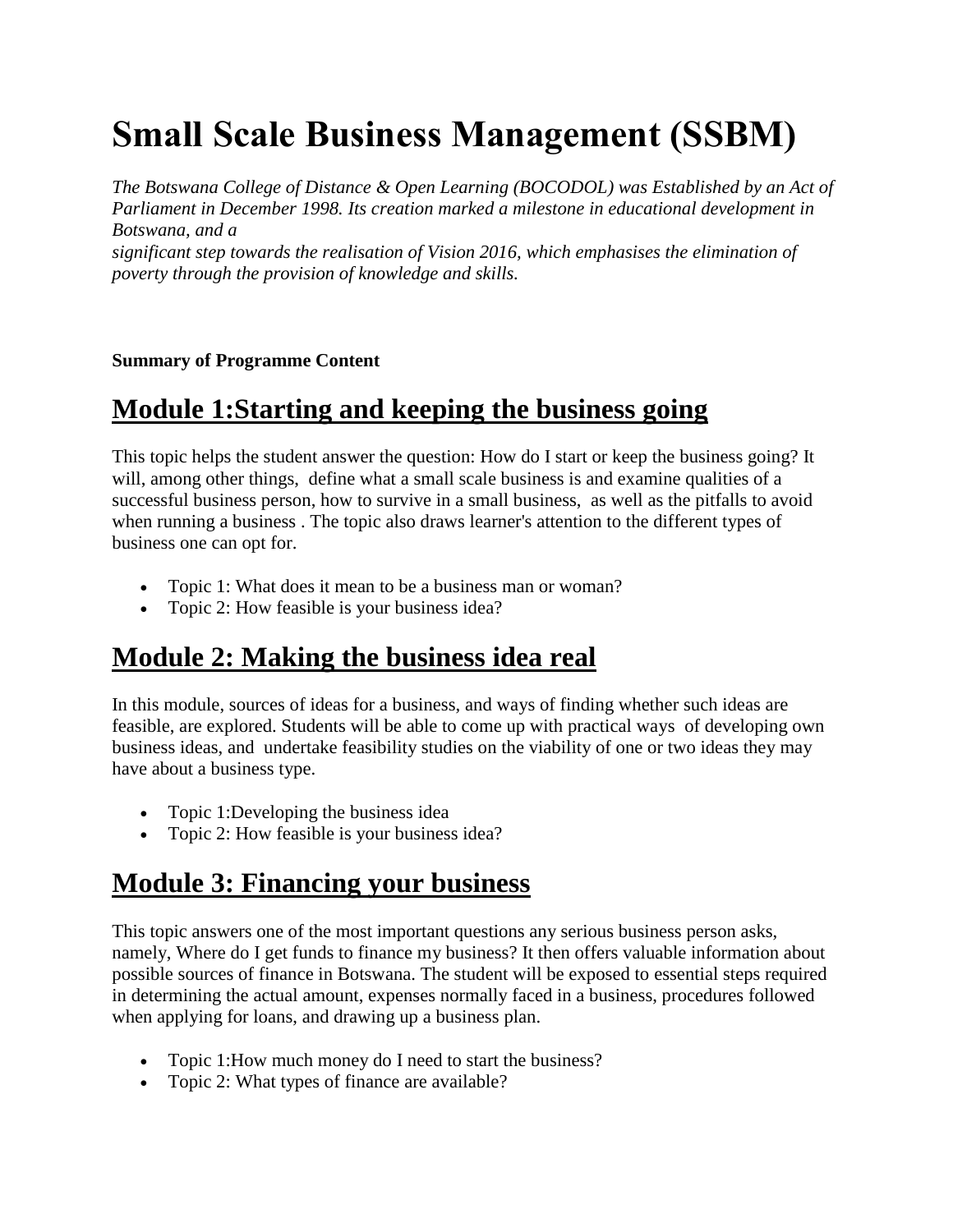# **Module 4: Marketing the small business**

This topic raises those basic ideas the business person requires in order to promote the new or the already established business. It discusses how best to sell products or services by appealing to customer instincts. Issues such as the marketing mix and devising the market plan most suitable for a given business will be explored.

- Topic 1: The marketing plan
- Topic 2: Market research

# **Module 5: Pricing the product / service**

This topic discusses factors which influence pricing as a marketing and promotion strategy. The business person normally asks: How do I price this service or these goods so that customers are happy? Part of the answer lies in establishing the demand for a given product and other businesses selling the same product in the community. The topic will, therefore, examine all these issues.

- Topic 1: Product planning
- Topic 2: Pricing policy

# **Module 6: Keeping business records**

Without exception, any type of business requires a systematic way of keeping information about how much money comes in, and how much goes out of the business. This is the only way to help the entrepreneur determine whether a profit or loss is being made. This topic will deal with that very important management matter thereby assisting the business person in justifying the importance of record-keeping and preparing business records. The learner will learn how to structure simple records.

- Topic 1: Basic financial records
- Topic 2: Stock control

# **Module 7: Selling and the customer**

One of the indicators of a successful business is the way customers are treated. Customer care is a skill that can be consciously developed. This topic, therefore discusses some of the skills which include the ability to assess customer attitudes, and what motivates them to buy. Then there is the question of the different types of customer. Each type requires specific ways of dealing with. Thus, learners are exposed to a broad range of customers. That way they become successful salespersons.

- Topic 1: Different types of customers
- Topic 2: Persuading the customer